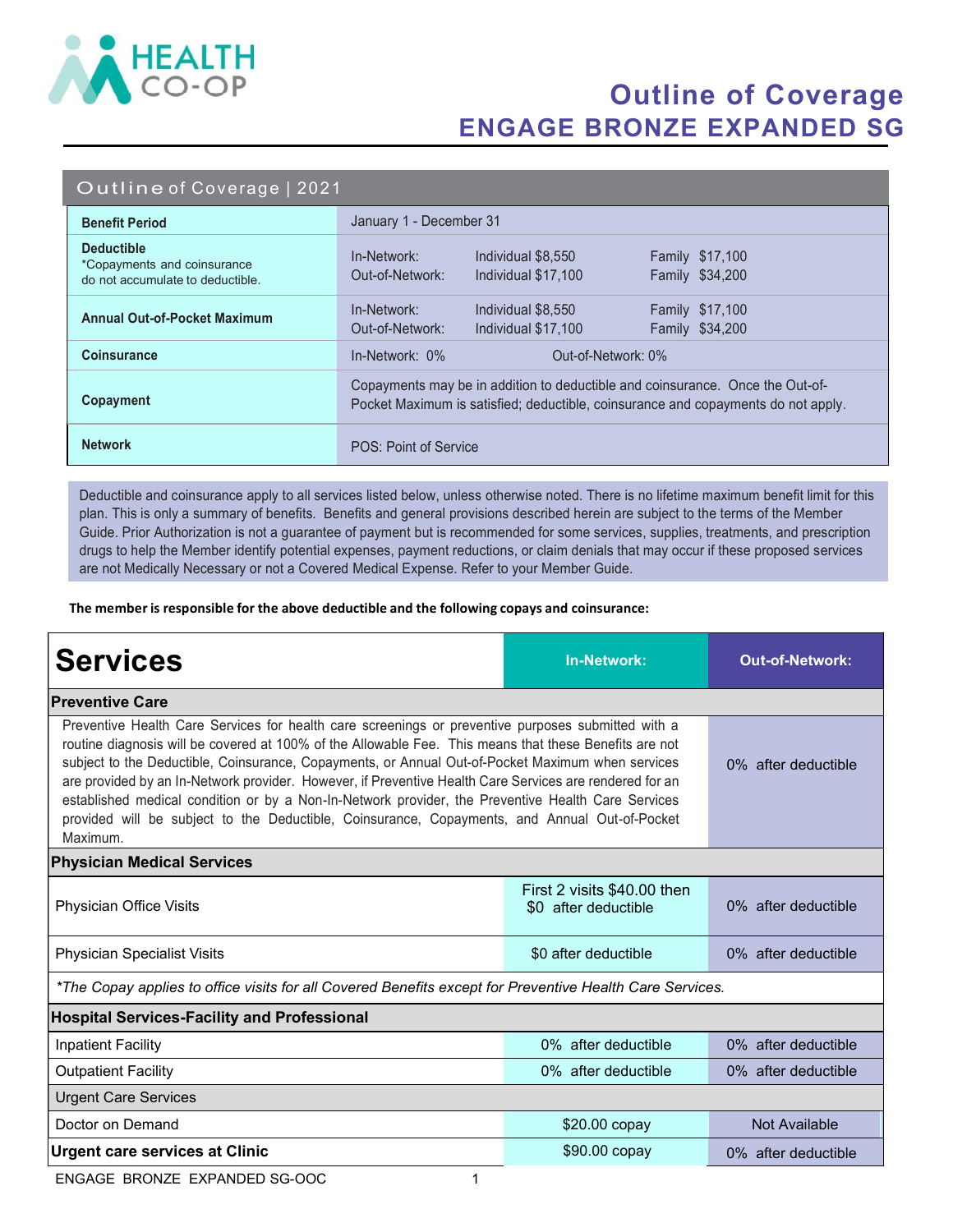| <b>Services</b>                                                                                                                                                                                                                 | <b>In-Network:</b>                                                            | <b>Out-of-Network:</b> |  |  |
|---------------------------------------------------------------------------------------------------------------------------------------------------------------------------------------------------------------------------------|-------------------------------------------------------------------------------|------------------------|--|--|
| <b>Emergency Room Services</b>                                                                                                                                                                                                  |                                                                               |                        |  |  |
| Emergency room visits                                                                                                                                                                                                           | 0% after deductible                                                           | 0% after deductible    |  |  |
| <b>Prescription Drugs Benefit</b>                                                                                                                                                                                               |                                                                               |                        |  |  |
| <b>Retail Pharmacy Benefit (30-day supply)</b>                                                                                                                                                                                  |                                                                               |                        |  |  |
| Preferred Generic Drugs (Tier 1)                                                                                                                                                                                                | \$15.00 copay                                                                 | 0% after deductible    |  |  |
| Non-Preferred Generic & Preferred Brand Drugs (Tier 2)                                                                                                                                                                          | 0% after deductible                                                           | 0% after deductible    |  |  |
| Non-Preferred Brand Drugs (Tier 3)                                                                                                                                                                                              | 0% after deductible                                                           | 0% after deductible    |  |  |
| Specialty Drugs (Tier 4)                                                                                                                                                                                                        | 0% after deductible                                                           | 0% after deductible    |  |  |
| If you choose a higher Tier drug when a lower Tier drug is available, you must pay an ancillary charge in addition to the<br>deductible and/or coinsurance, as applicable.                                                      |                                                                               |                        |  |  |
| <b>Mail Order Maintenance (90-day supply)</b>                                                                                                                                                                                   |                                                                               |                        |  |  |
| Preferred Generic Drugs (Tier 1)                                                                                                                                                                                                | \$30.00 copay                                                                 | 0% after deductible    |  |  |
| Non-Preferred Generic & Preferred Brand Drugs (Tier 2)                                                                                                                                                                          | 0% after deductible                                                           | 0% after deductible    |  |  |
| Non-Preferred Brand Drugs (Tier 3)                                                                                                                                                                                              | 0% after deductible                                                           | 0% after deductible    |  |  |
| Specialty Drugs (Tier 4)<br>(31 Day Supply Only)                                                                                                                                                                                | Not Available                                                                 | Not Available          |  |  |
| If you choose a higher Tier drug when a lower Tier drug is available, you must pay an ancillary charge in addition to the<br>deductible and/or coinsurance, as applicable.<br><b>Mental Health/Chemical Dependency Services</b> |                                                                               |                        |  |  |
| Inpatient/other Outpatient Facility Services                                                                                                                                                                                    | 0% after deductible                                                           | 0% after deductible    |  |  |
| <b>Office Visit</b>                                                                                                                                                                                                             | \$0 after deductible                                                          | 0% after deductible    |  |  |
| Other Covered Services (This is not a complete list. Check your policy or plan document for other covered services<br>and your costs for these services.)                                                                       |                                                                               |                        |  |  |
| <b>Centers of Excellence (When approved by MOUNTAIN</b><br><b>HEALTH CO-OP)</b>                                                                                                                                                 | 0%                                                                            | Not available          |  |  |
| Chiropractic Care-Maximum Number of Office Visits per Calendar<br>Year - 20 visits                                                                                                                                              | \$0 after deductible                                                          | 0% after deductible    |  |  |
| <b>Convalescent Home Services</b><br>Maximum Number of Days per Calendar Year-60 days                                                                                                                                           | 0% after deductible                                                           | 0% after deductible    |  |  |
| Durable Medical Equipment<br>Rental (up to the purchase price), Purchase and Repair and<br>Replacement of Durable Medical Equipment.                                                                                            | 0% after deductible                                                           | 0% after deductible    |  |  |
| <b>Laboratory Services</b>                                                                                                                                                                                                      | 0% after deductible                                                           | 0% after deductible    |  |  |
| <b>Transplant Services</b>                                                                                                                                                                                                      | 0% after deductible                                                           | 0% after deductible    |  |  |
| Dental Exam, Cleaning, Fluoride                                                                                                                                                                                                 | \$100 reimbursement to apply to exam, cleaning and<br>fluoride once per year. |                        |  |  |
| Vision Exam                                                                                                                                                                                                                     | \$60 reimbursement to apply to one routine exam per year.                     |                        |  |  |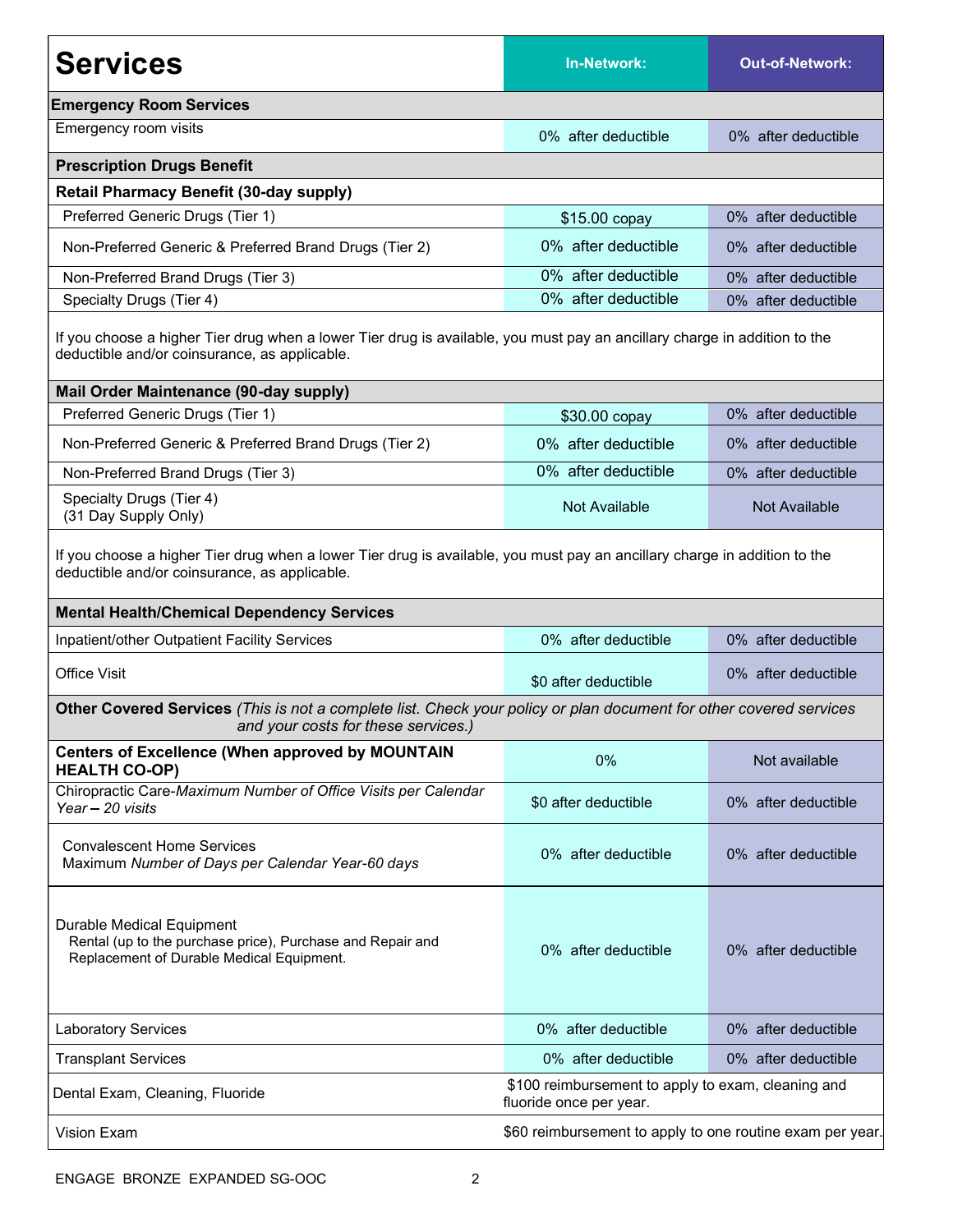This is a brief summary of benefits. Refer to your complete policy document for additional information or a further explanation of benefits, limitations, and exclusions.

# Additional Information

#### What is the annual deductible?

Your plan's deductible is the fixed dollar amount of Covered Medical Expenses that you must incur for certain Covered Benefits before MOUNTAIN HEALTH CO-OPbegins paying benefits for them. The Deductible must be satisfied each Calendar Year by each Covered Person, except as provided under "Family Deductible Limit" provision. The Deductible is shown in the Schedule of Benefits. Only the Allowable Fee for Covered Medical Expenses is applied to the Deductible. The following do not apply towards satisfaction of the Deductible: (1) services, treatments or supplies that are not covered under this Policy; and (2) amounts billed by Out-of-Network Providers, which include the Out-of-Network Provider Differential.

#### What is the annual out-of-pocket maximum?

The Annual Out-of-Pocket Maximum is the maximum amount that the Covered Person must pay every Calendar Year for Covered Medical Expenses incurred for Covered Benefits. The Annual Out-of-Pocket Maximum is shown in the Schedule of Benefits. It applies to all Covered Benefits except the Preventive Health Care Services Benefit.

The Annual Out-of-Pocket Maximum includes the following:

- 1. Calendar Year Deductible;
- 2. Copayments; and
- 3. Coinsurance.

When the Annual Out-of-Pocket Maximum is satisfied in the Calendar Year, we will then pay 100% of Covered Medical Expenses incurred for Covered Benefits for the remainder of that Calendar Year. The Annual Out-of-Pocket Maximum must be satisfied each Calendar Year.

The exception to this is in regard to out-of-network charges. The amount the plan pays for covered services is based on the allowed amount. If an out-of-network provider charges more than the allowed amount, you may have to pay the difference. For example, if an out-of-network hospital charges \$1,500 for an overnight stay and the allowed amount is \$1,000, you may have to pay the \$500 difference which does not apply to the deductible, coinsurance, or Out of Pocket Maximum. (This is called balance billing.)

#### Payments to providers

Payment to providers is based on the prevailing or contracted Mountain Health CO-OP fee allowance for covered services. Although In-Network Providers accept the fee allowance as payment in full, You will pay the most if you use an out-ofnetwork provider, and you might receive a bill from a provider for the difference between the provider's charge and what your plan pays (balance billing). Be aware, your network provider might use an out-of-network provider for some services (such as lab work). Check with your provider before you get services.

### Preauthorization

.

Coverage of certain medical services and surgical procedures requires a benefit determination by Mountain Health CO-OP before the services are performed. This process is called 'preauthorization'. Preauthorization is necessary to determine if certain services and supplies are covered under this plan, and if you meet the plan's eligibility requirements. You'll find the most current preauthorization list in your complete policy document.

#### The Patient's right to know the costs of medical procedures.

The insured, or the insured's agent, may request an estimate of the member's portion of provider charges for any service or course of treatment that exceeds \$500. Mountain Health CO-OP shall make a good faith effort to provide accurate information based on cost estimates and procedure codes obtained by the insured from the insured's health care provider. The estimate may be provided in writing or electronically. It is not a binding contract between Mountain Health CO-OP and the member, and is not a guarantee that the estimated amount will be the charged amount, or that it will include

ENGAGE BRONZE EXPANDED SG-OOC 3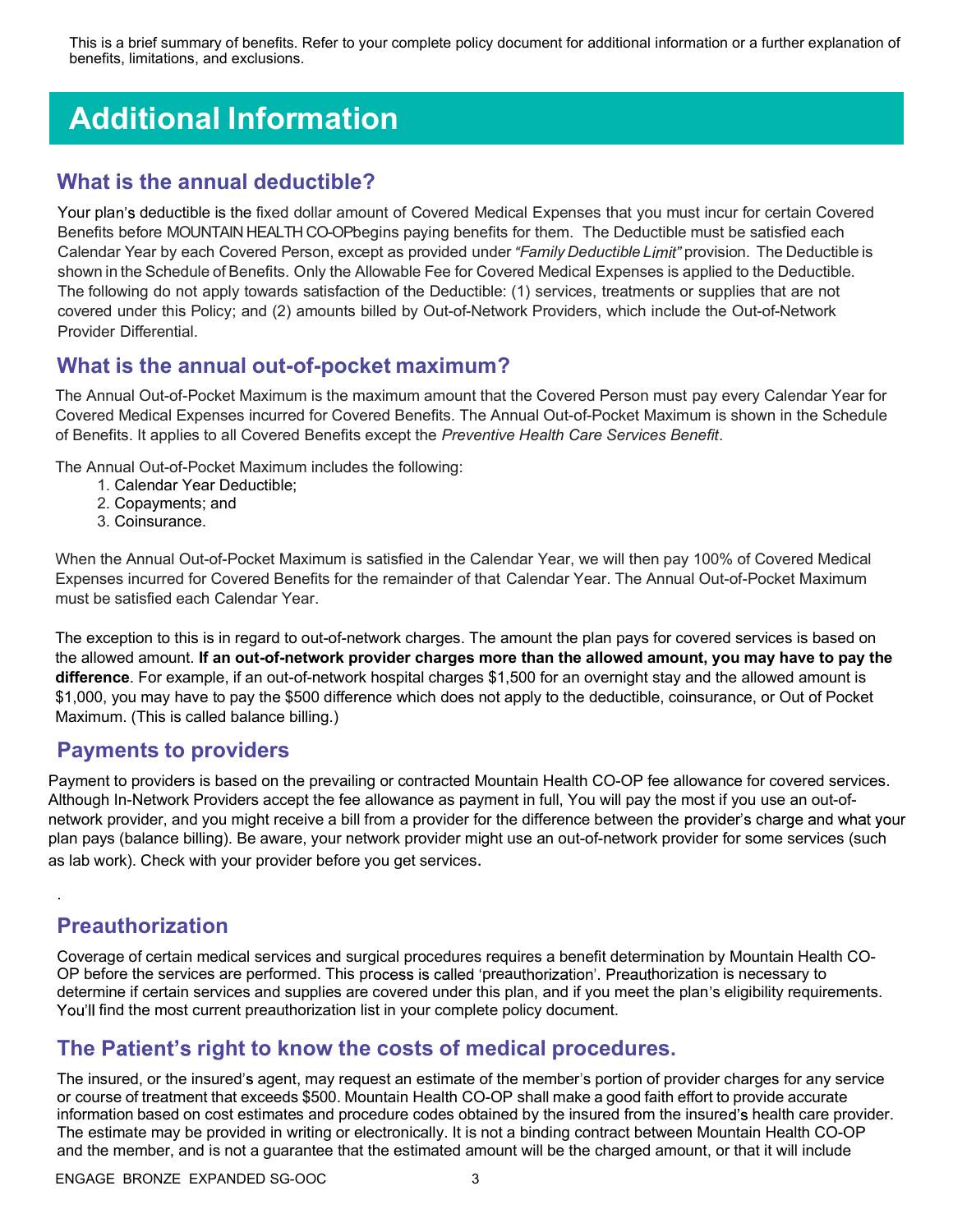### Provider Networks

Organization (PPO) (In-Network) - An innovative health care partnership developed by Mountain Health CO-OP and our Preferred Hospital Providers to offer health care services to Members at lower premiums. This network is composed of hospitals or surgery centers across the state that accept lower payments for each hospital or surgery center service or inpatient stay.

Participating Providers accept the MOUNTAIN HEALTH CO-OP allowable fee, in addition to the deductible, coinsurance and copayment, as payment in full for covered services. These providers will submit claims for you, and Mountain Health CO-OP will pay the participating provider directly. There is no billing to you over your deductible, coinsurance and copayment.

Nonparticipating Provider (Out-of-Network) - Nonparticipating Providers have not contracted with MOUNTAIN HEALTH CO-OP to provide services at negotiated rates, and your out of pocket expenses can be significantly higher. Nonparticipating providers are under no obligation to submit claims for you. You may receive payment for claims received from a nonparticipating provider.

If a Primary Care Provider (PCP), Primary Care Provider Specialist (PCPS), Common Specialty Care Provider (CSCP) or a Less Common Sub-Specialty Care Provider (LCSP) is not located within 60 miles, the member can go outside of the 60 miles to a network Provider (an authorization may be required.) Mountain Health CO-OP will pay as participating and the member may be balanced billed. If the member sees a provider outside of that 60 miles and the provider is not in network the benefits will go towards the out-of-network deductible and out-of-pocket maximum.

Out-of-network emergency room services to treat an emergency medical condition are reimbursed as if obtained innetwork, if an in-network emergency room cannot be reasonably reached. An emergency medical condition means a medical condition manifesting itself by acute symptoms of sufficient severity (including severe pain) so that a prudent layperson, who possesses an average knowledge of health and medicine, could reasonably expect the absence of immediate medical attention to result in a condition that places the health of the individual in serious jeopardy, would result in serious impairment to bodily functions, or serious dysfunction of any bodily organ or part; or with respect to a pregnant woman having contractions, that there is inadequate time to safely transfer the woman to another hospital for delivery or that a transfer may pose a threat to the health or safety of the woman or the fetus.

Finding Participating Providers–To locate Participating Providers and PPO hospitals and surgery centers in Montana check our on-line provider directory at www.Mountain Health CO-OP.coop/provider-finder/ or contact Customer Service at 1-855-447-2900. Be sure to have your health plan identification number available when you call.